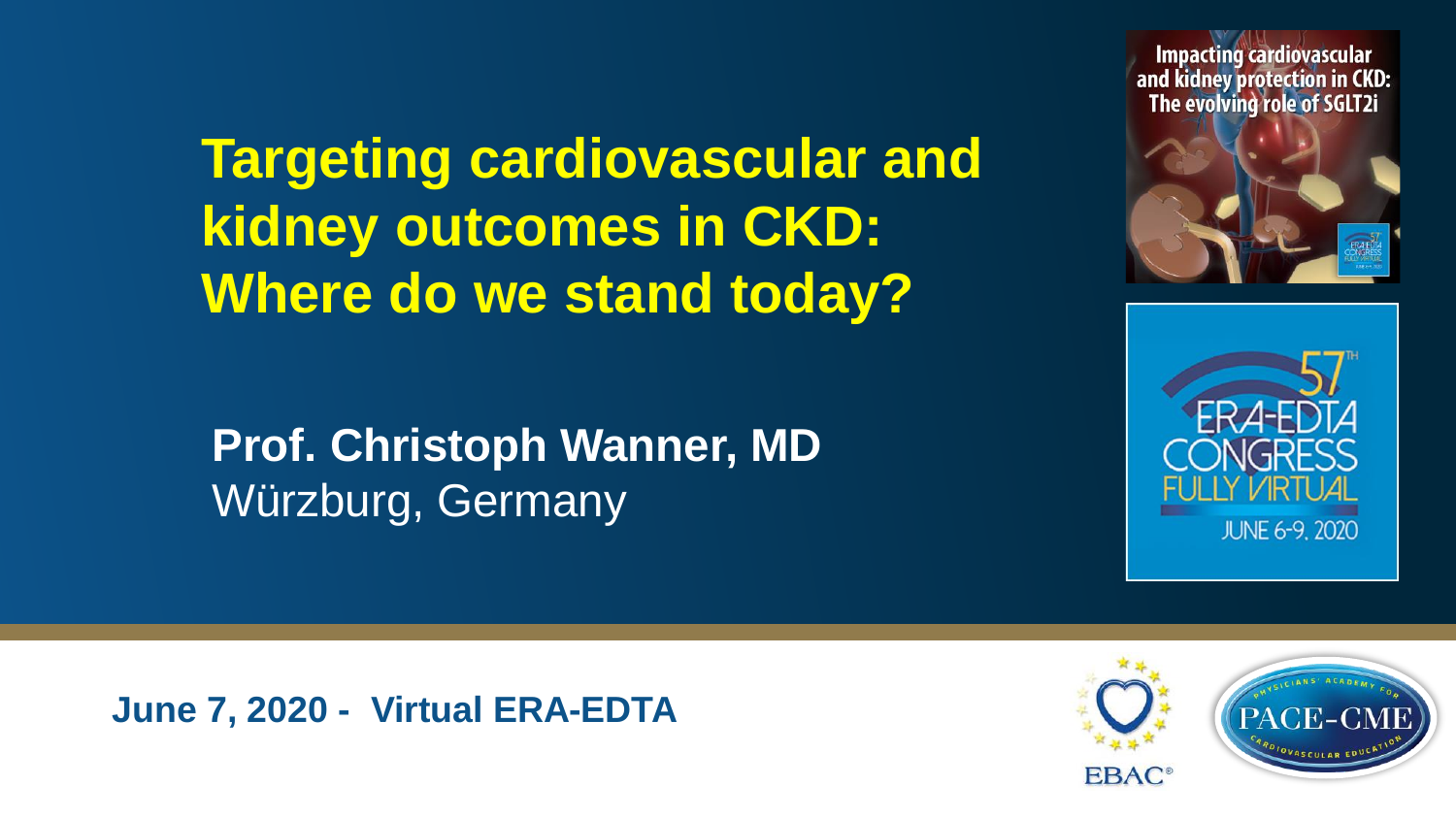



# **Targeting cardiovascular and kidney outcomes in CKD: Where do we stand today?**

Professor Christoph Wanner, Würzburg, Germany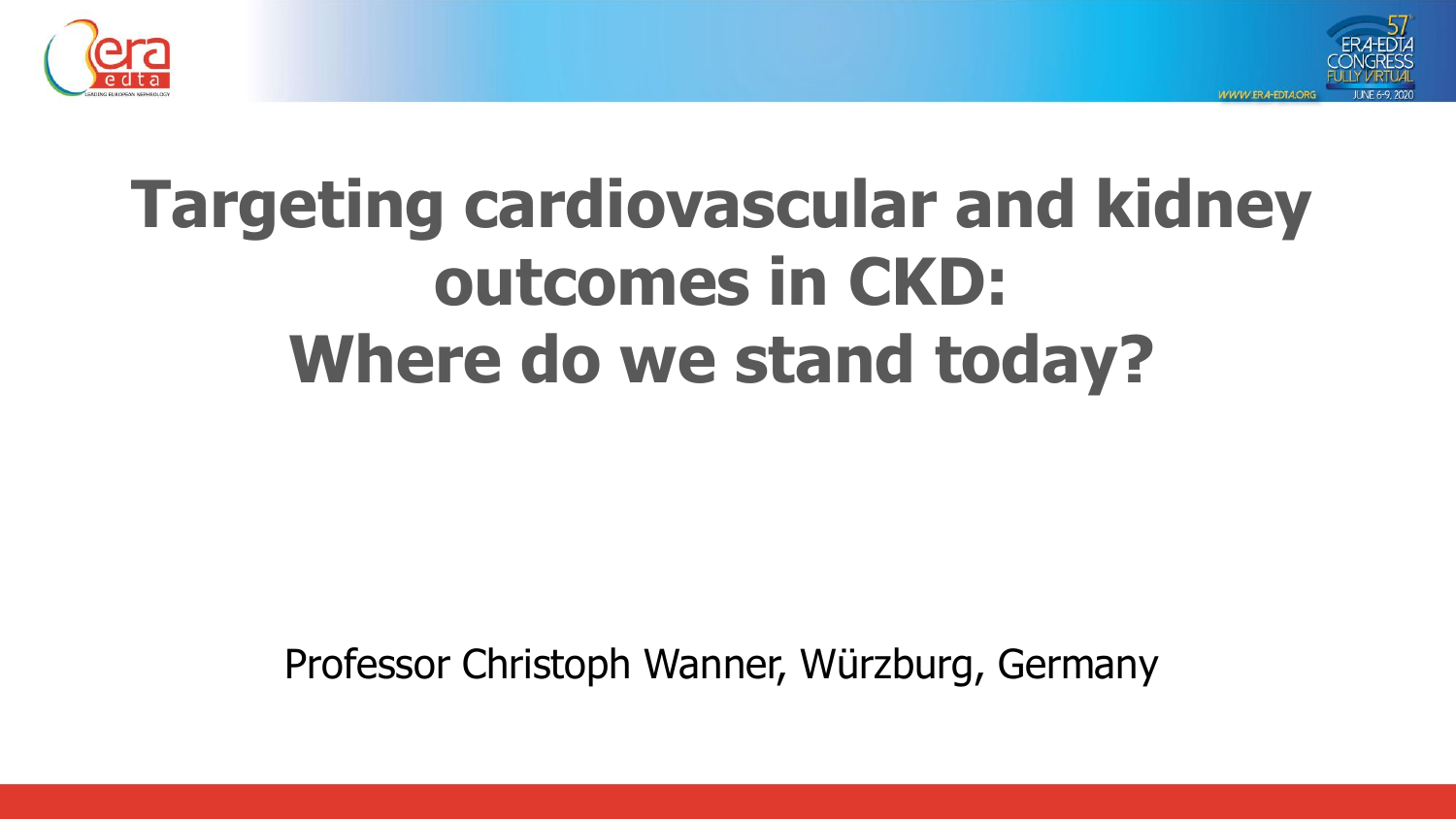



# **Presenter Disclosure**

Christoph Wanner

- Grant support from Boehringer-Ingelheim (BI) to the Institution
- Honoraria from AstraZeneca, Bayer, BI, Lilly, Mundipharma, MSD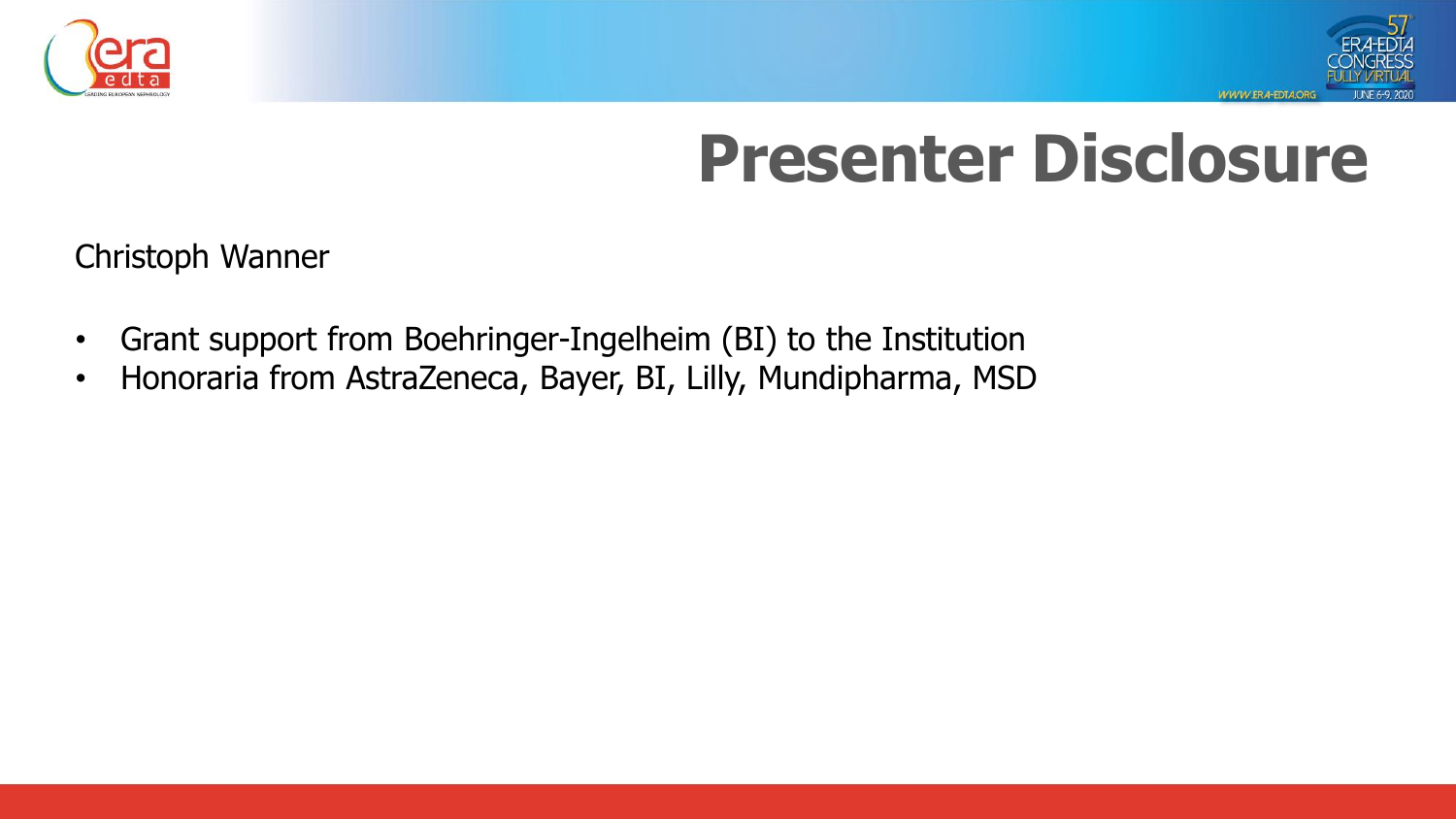## Classification of CKD

#### CKD is *classified* based on cause, Glomerular Filtration Rate - GI Albumin

|                                                                        |                  |                             | Albuminuna stages, description and range (mg/g) |                         |                       |                |
|------------------------------------------------------------------------|------------------|-----------------------------|-------------------------------------------------|-------------------------|-----------------------|----------------|
|                                                                        |                  | FR category, and            |                                                 | A1                      | A <sub>2</sub>        | A <sub>3</sub> |
| uria category (CGA)                                                    |                  |                             | Normal to mildly<br>increased                   | Moderately<br>increased | Severely<br>increased |                |
|                                                                        |                  |                             |                                                 | $30$                    | $30 - 300$            | >300           |
|                                                                        | G <sub>1</sub>   | Normal or high              | $\geq 90$                                       |                         |                       |                |
| GFR categories, description<br>and range (ml/min/1.73 m <sup>2</sup> ) | G <sub>2</sub>   | Mild decrease               | 60-89                                           |                         |                       |                |
|                                                                        | G <sub>3a</sub>  | Mild-moderate<br>decrease   | $45 - 59$                                       |                         |                       |                |
|                                                                        | G <sub>3</sub> b | Moderate-severe<br>decrease | $30 - 44$                                       |                         |                       |                |
|                                                                        | G4               | Severe decrease             | $15 - 29$                                       |                         |                       |                |
|                                                                        | G <sub>5</sub>   | Kidney failure              | < 15                                            |                         |                       |                |
|                                                                        |                  |                             |                                                 |                         |                       |                |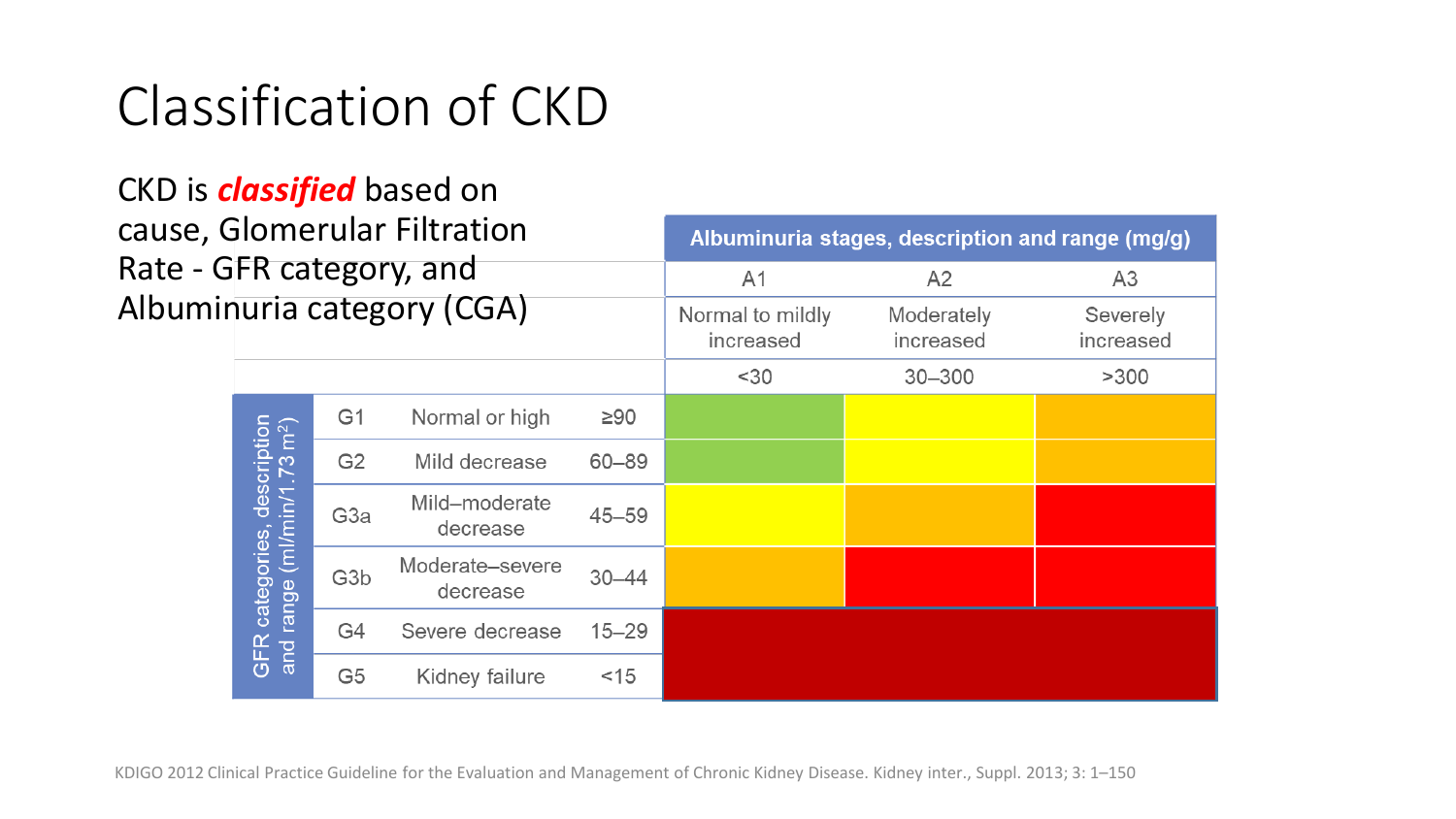### Risk of CV death increases as kidney function declines



Matsushita K et al. Lancet 2010;375:2073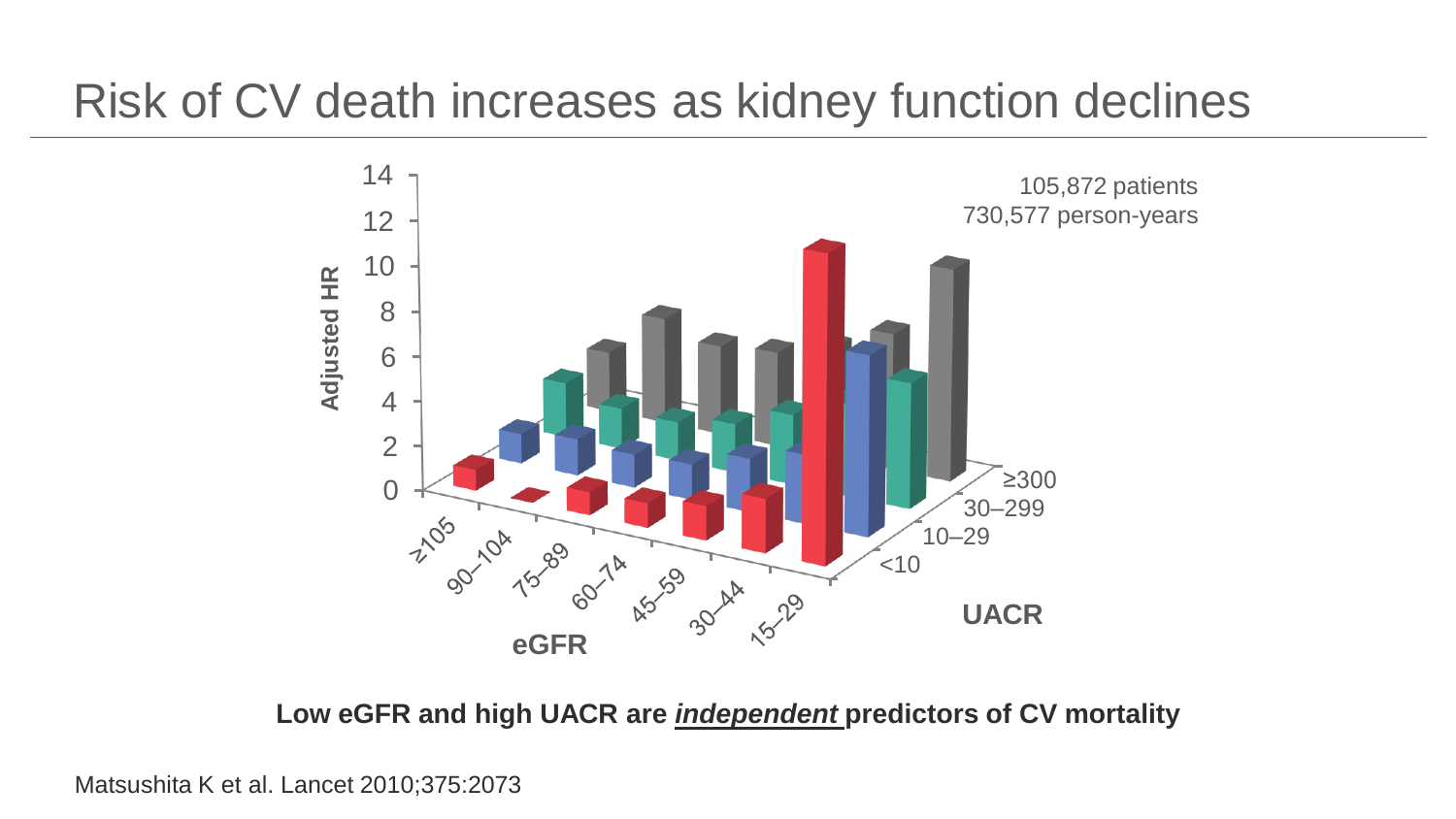



67 y, male, IgAN (biopsy 8y ago) T2DM (diagnosed 4 years ago) CKD/DKD G3aA3 eGFR 54 ml/min/1.73m<sup>2</sup> , UACR 1.2 mg/g sBP 145/87 mmHg **BMI 32 kg/m<sup>2</sup>** LDL-C 98 mg/dl HbA1c 7.6 mg/dl Hb 11.8 g/dl Nonsmoker, struggles with lifestyle, reports to take 7 pills per day

## **On treatment with**

ramipril 5 mg/d amlodipine 5 mg/d simvastatin 20 mg/d aspirin 100 mg/d metformin 2 g/d DPP4i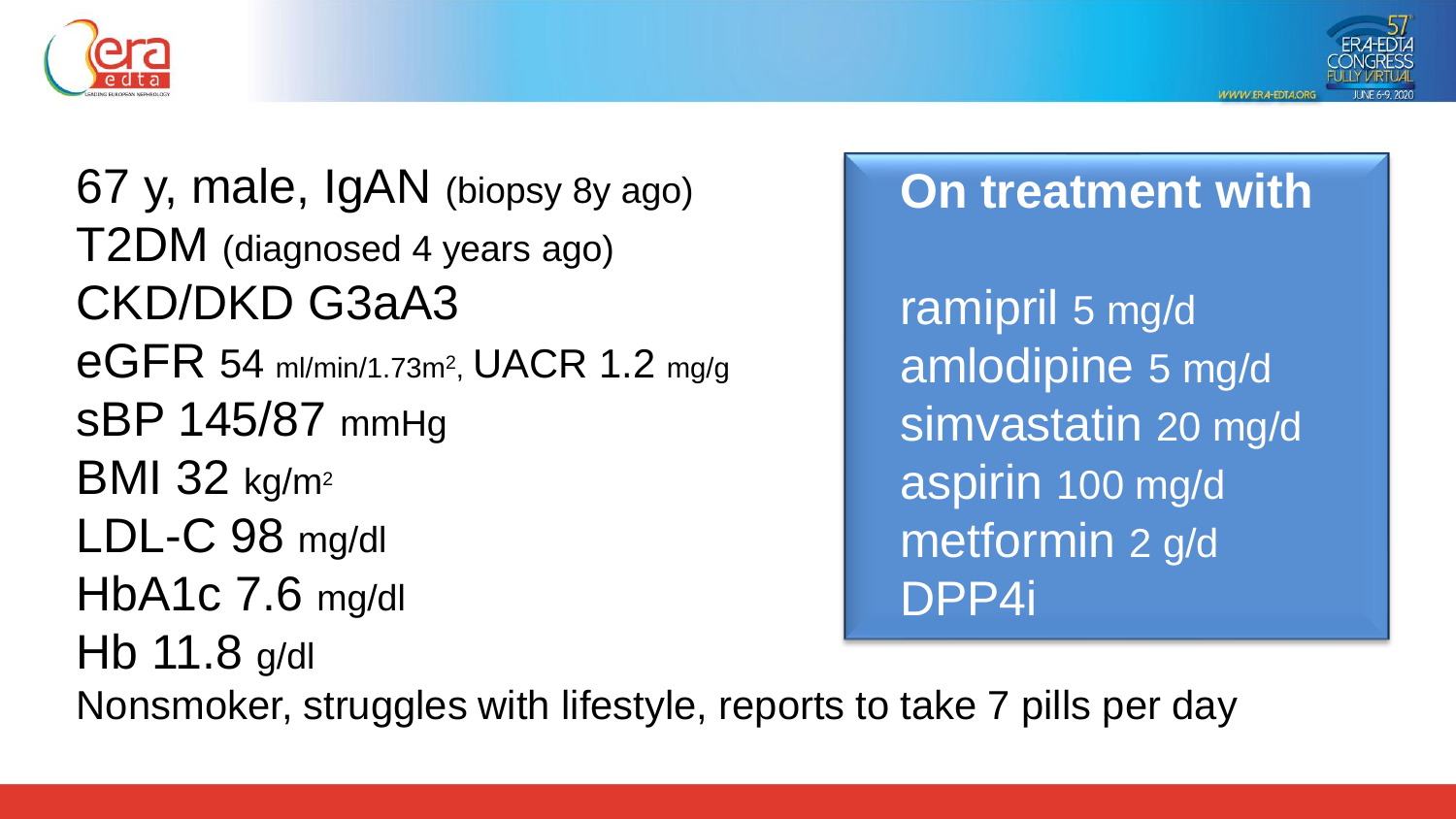#### Lifestyle therapy

#### Physical activity, nutrition, weight loss



#### Foundational drug therapy

| Primarily for organ protection                     | Primarily for glycemic control             |  |  |  |
|----------------------------------------------------|--------------------------------------------|--|--|--|
| $\cdot$ eGFR $\geq$ 30 mL/min/1.73m <sup>2</sup> : | eGFR $\geq$ 30 mL/min/1.73m <sup>2</sup> : |  |  |  |
| choose agent & dose per eGFR                       | dose per eGFR                              |  |  |  |
| $\cdot$ eGFR < 30 mL/min/1.73m <sup>2</sup> : do   | eGFR < 30 mL/min/1.73m <sup>2</sup> :      |  |  |  |
| not initiate                                       | discontinue                                |  |  |  |
| Dialysis: discontinue                              | Dialysis: discontinue                      |  |  |  |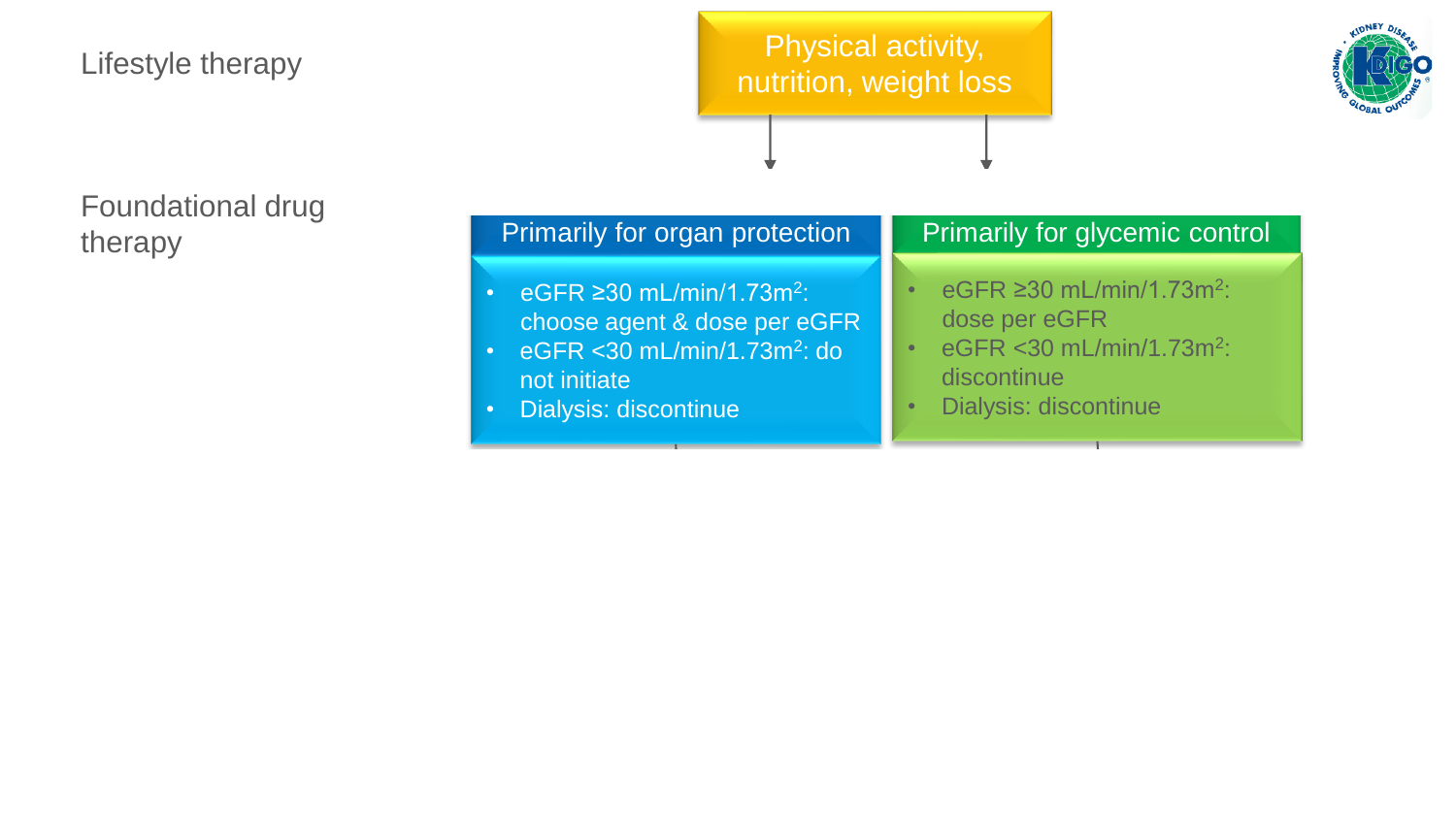



A new paradigm change in Nephrology would be *first* to concentrate on organ protection and *second* to optimise current medication and improve a reasonable well controlled metabolic profile through referral to a dietitian, diabetes educator or kidney nurse (ophthalmologist, foot care, heart specialist)

You want to see him again in three months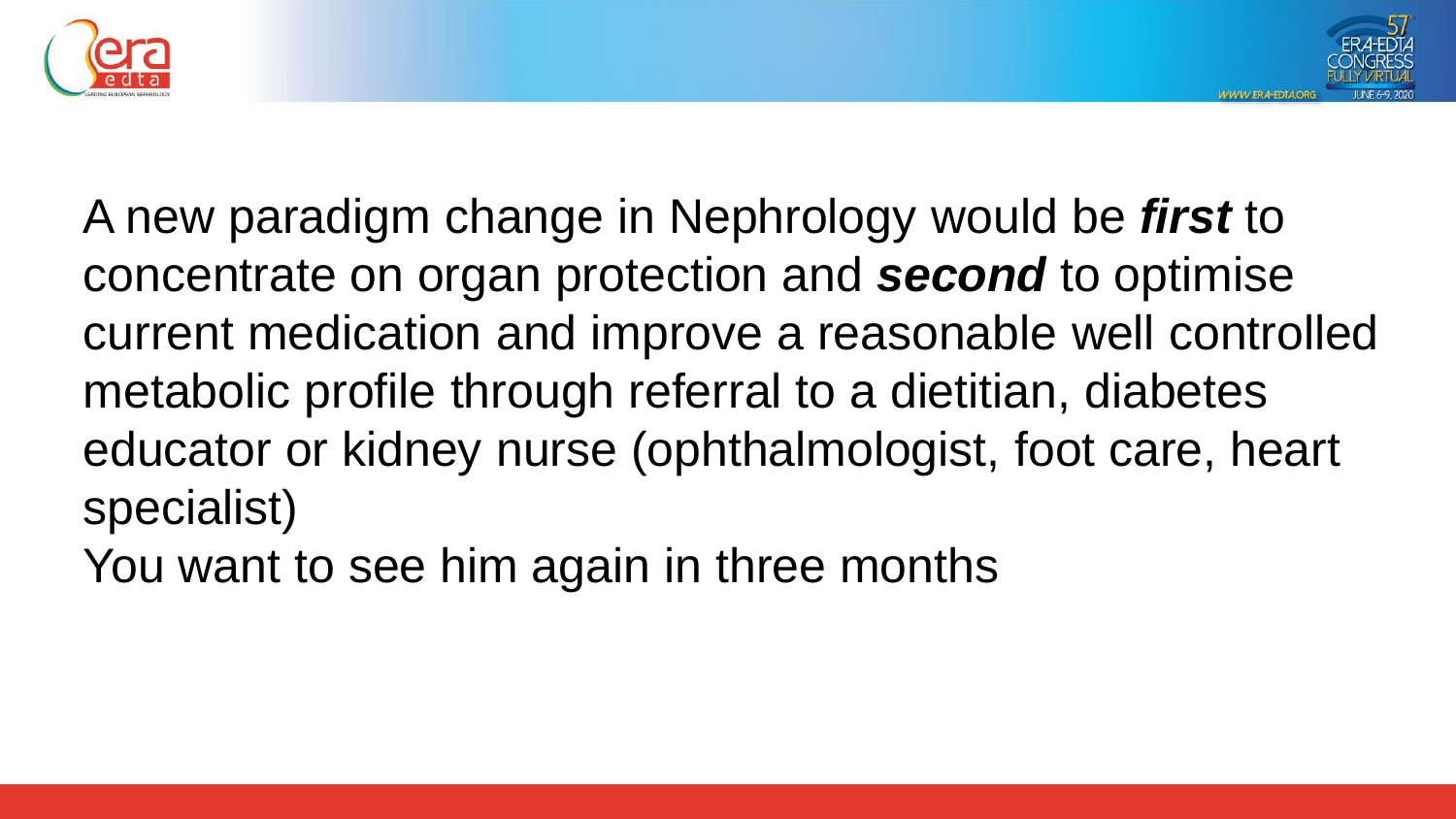



#### **Understanding important clinical 'concerns'**

Treatments with RASi and SGLT2i induce an initial decline in eGFR

Although considered largely hemodynamic and reversible, this initial 'eGFR dip' has raised concerns in clinical practice, as it may predispose patients to acute kidney injury (AKI)

We investigated the initial 'eGFR dip' in the EMPA-REG OUTCOME Study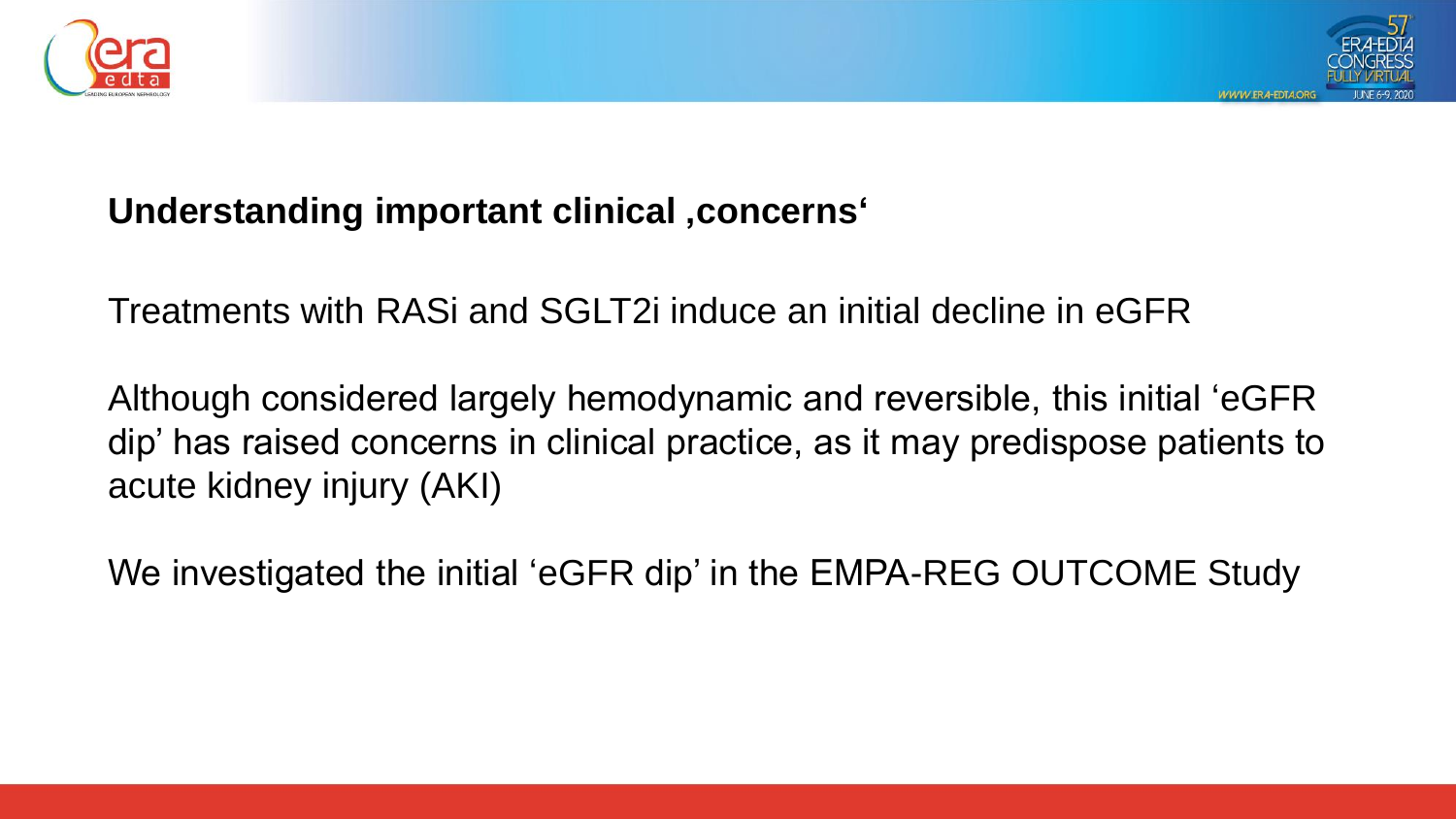## Empagliflozin causes a shift towards more eGFR dippers >10%



\*6,668 participants of the EMPA-REG OUTCOME® trial treated with ≥1 dose of study drug (placebo, empagliflozin 10mg or 25mg) and eGFR evaluated at baseline and week 4. All analyses compared the placebo and pooled empagliflozin (10 mg and 25 mg) groups.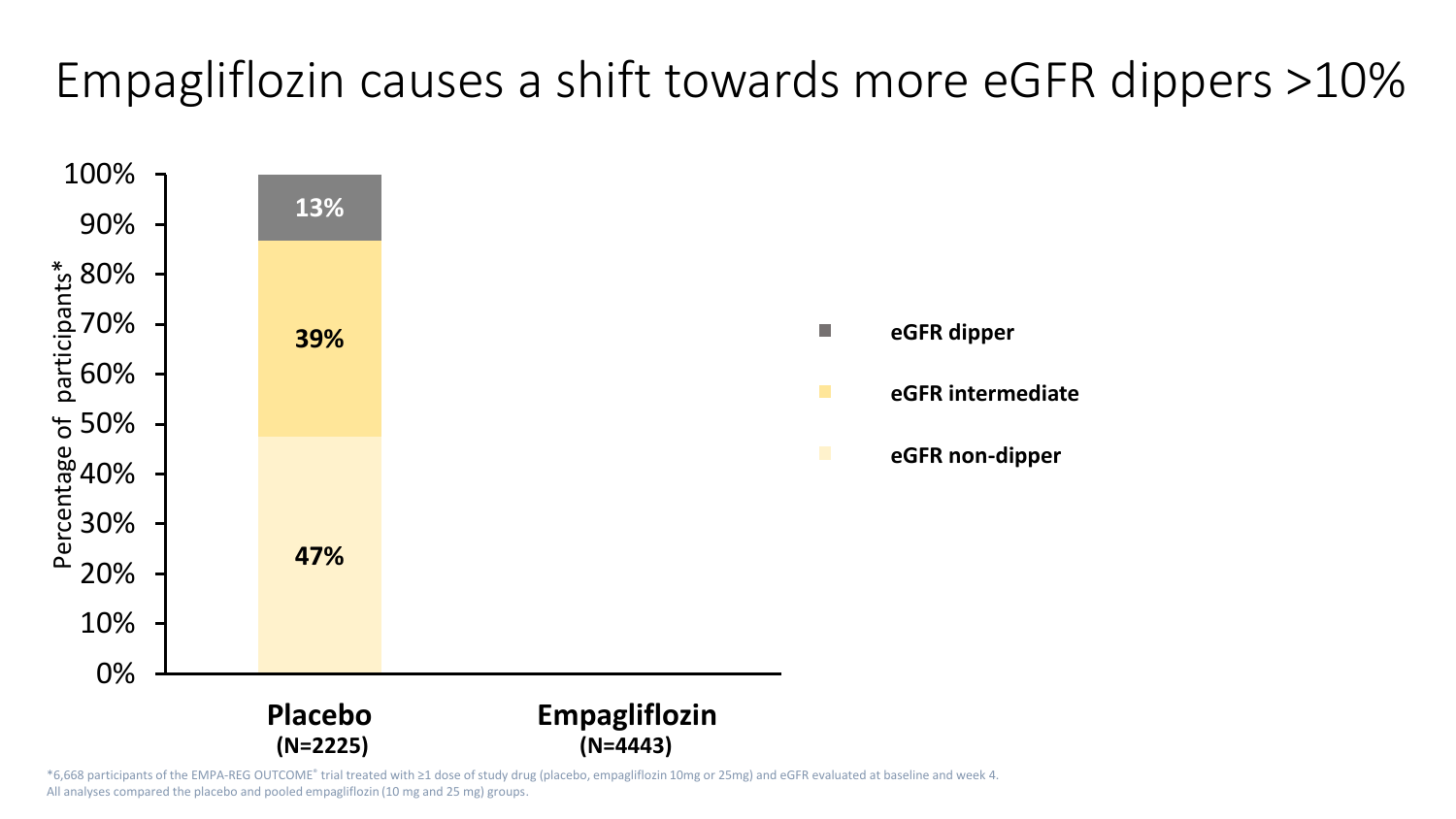### Empagliflozin causes a shift towards more eGFR dippers >10%



\*6,668 participants of the EMPA-REG OUTCOME® trial treated with ≥1 dose of study drug (placebo, empagliflozin 10mg or 25mg) and eGFR evaluated at baseline and week 4. All analyses compared the placebo and pooled empagliflozin (10 mg and 25 mg) groups.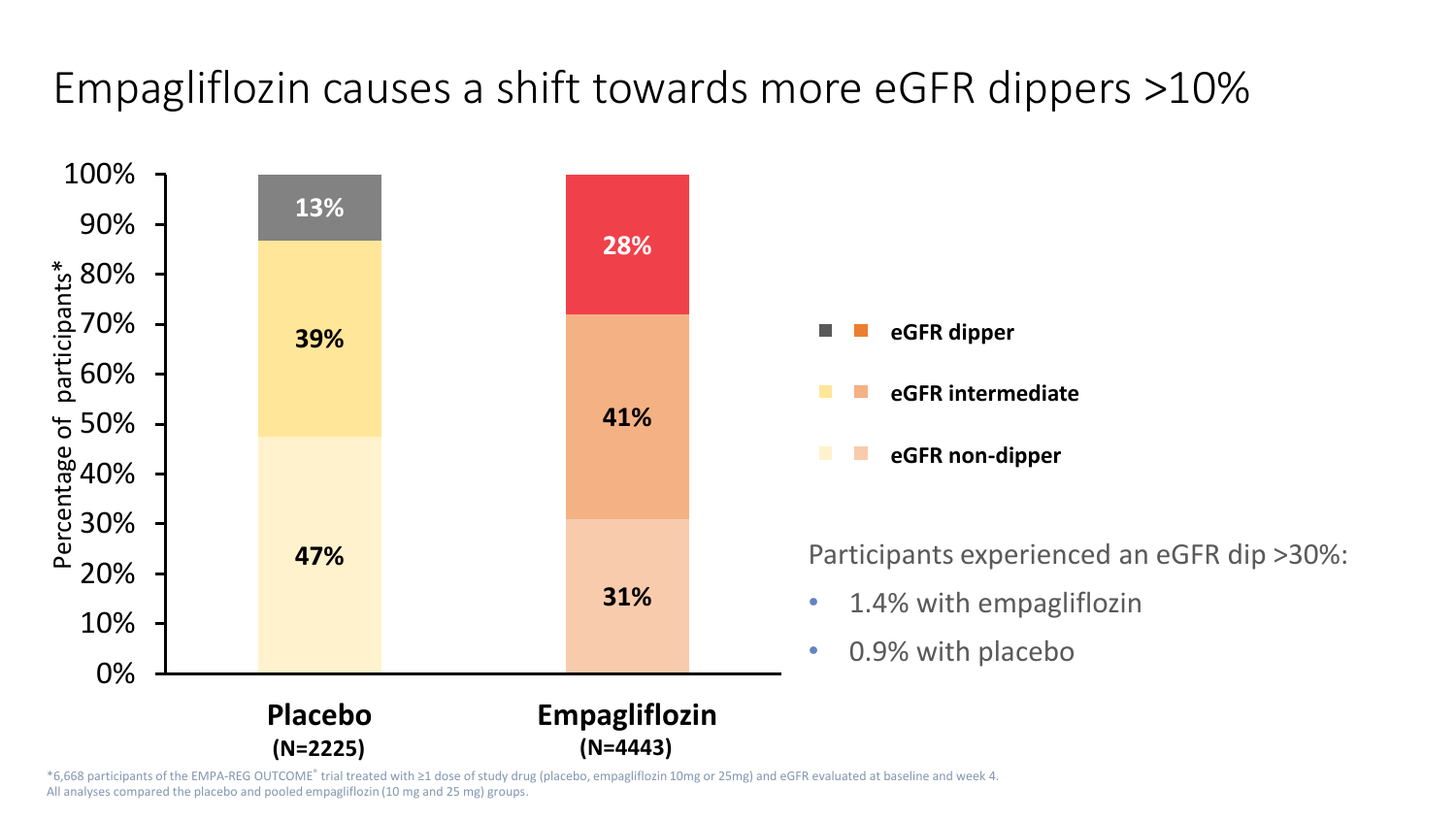### eGFR over time by initial eGFR dip categories in EMPA



MMRM results of eGFR (CKD-EPI) on-treatment over time by categories for % change in all participants treated with at least one dose of study drug who have a baseline and week 4 value for eGFR available. Model includes baseline eGFR, baseline HbA1c as linear covariate(s) and geographical region, baseline BMI categorical, treatment, visit, visit by treatment interaction, baseline HbA1c by visit interaction, baseline eGFR by visit interaction as fixed effect(s) applied by each eGFR dipping category. MMRM, mixed-model repeated measures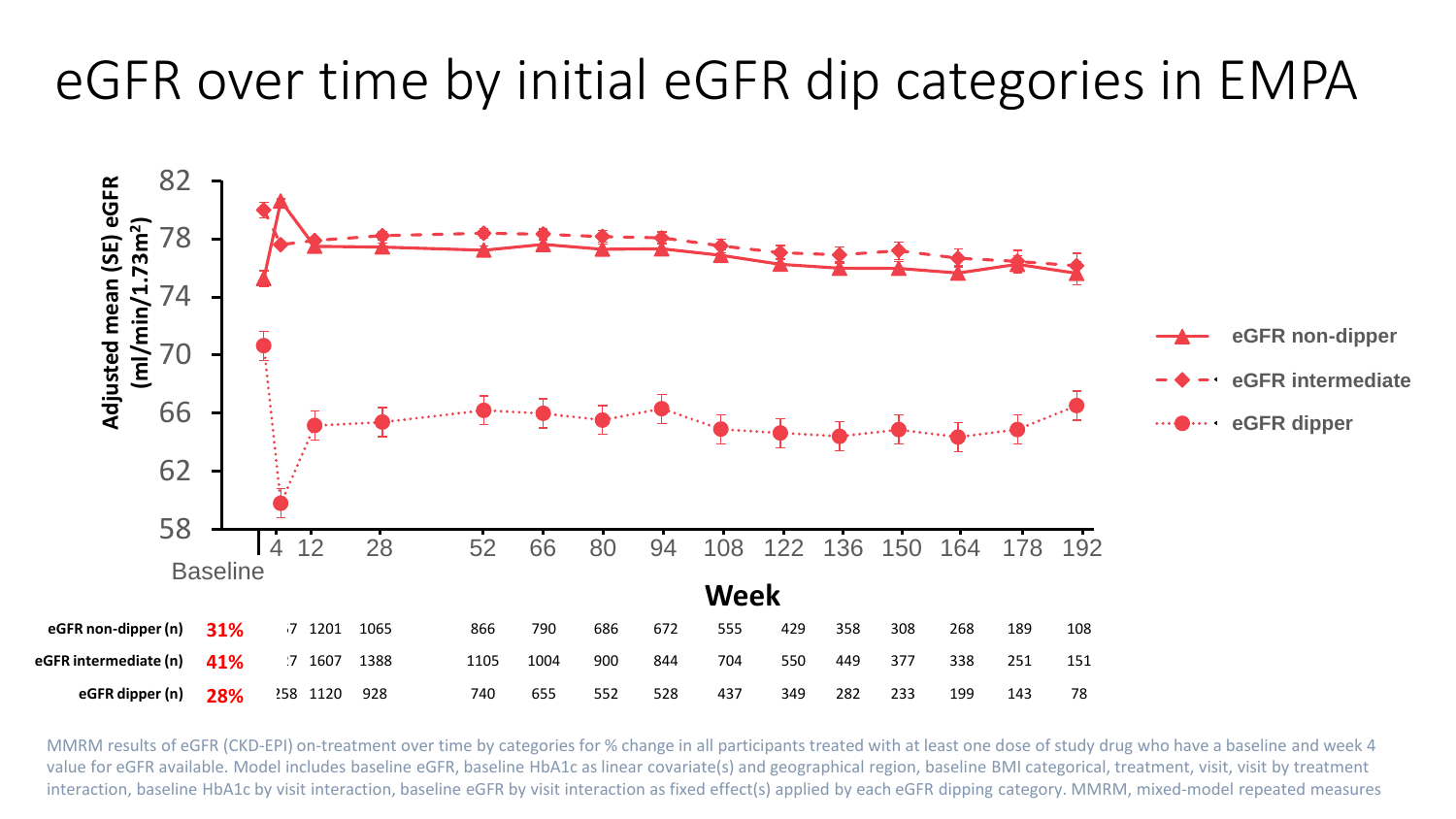### Change in eGFR from baseline to last measurement during treatment and follow-up



Descriptive statistics for eGFR at baseline, last value on treatment, and follow-up. Participants treated with at least one dose of study drug who have a baseline and we follow-up. eGFR (CKD-EPI)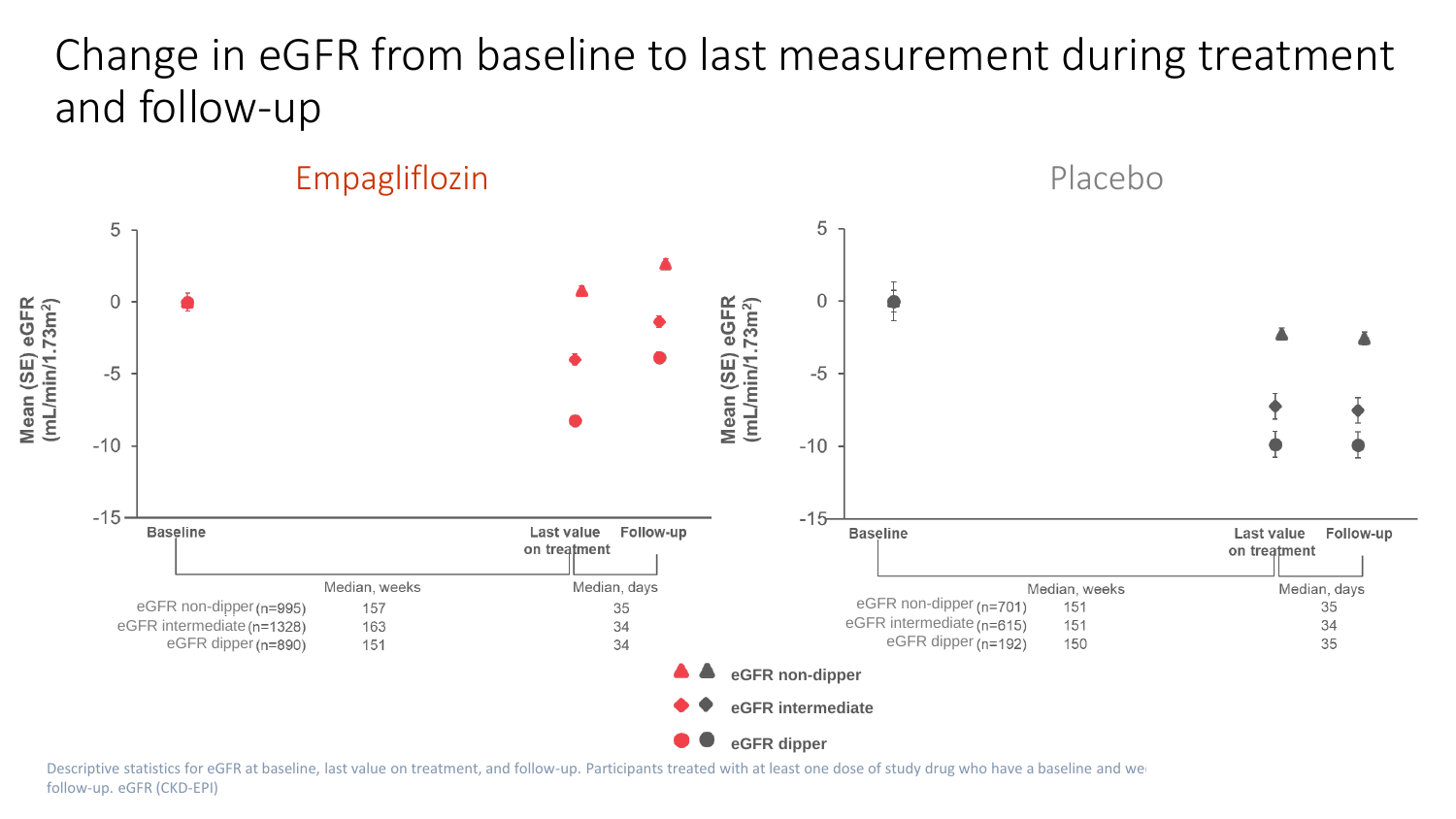Predicting an eGFR dip >10% with EMPA vs placebo: Odds ratio increases with diuretic use and higher KDIGO risk



Left panel: Overall OR (95% CI) from logistic regression including treatment, sex, baseline BMI categorical, baseline HbA1c cat., baseline eGFR categorical, geographical region and age. Right panel: Odds Ratio (OR; 95% CI) logistic regression analysis following backward selection procedure given for EMPA- vs. placebo-treated participants. +prognosis of CKD progression category according to KDIGO 2012 guidelines;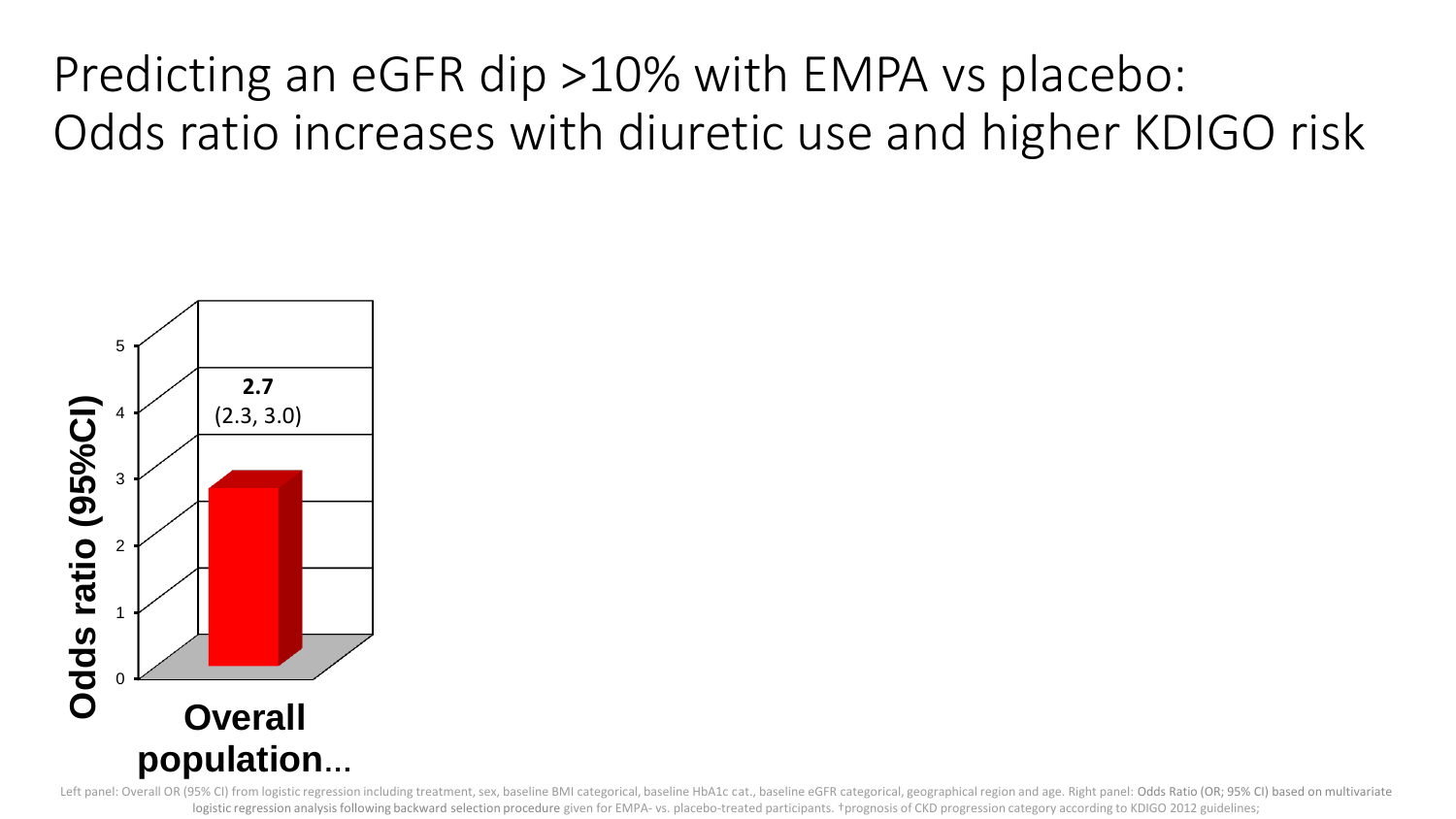#### **Targeting CV and kidney outcomes in CKD: Where do we stand today? The design of new trials**



- Kidney failure
- 40% eGFR

• HHF

eGFR slopes/albuminuria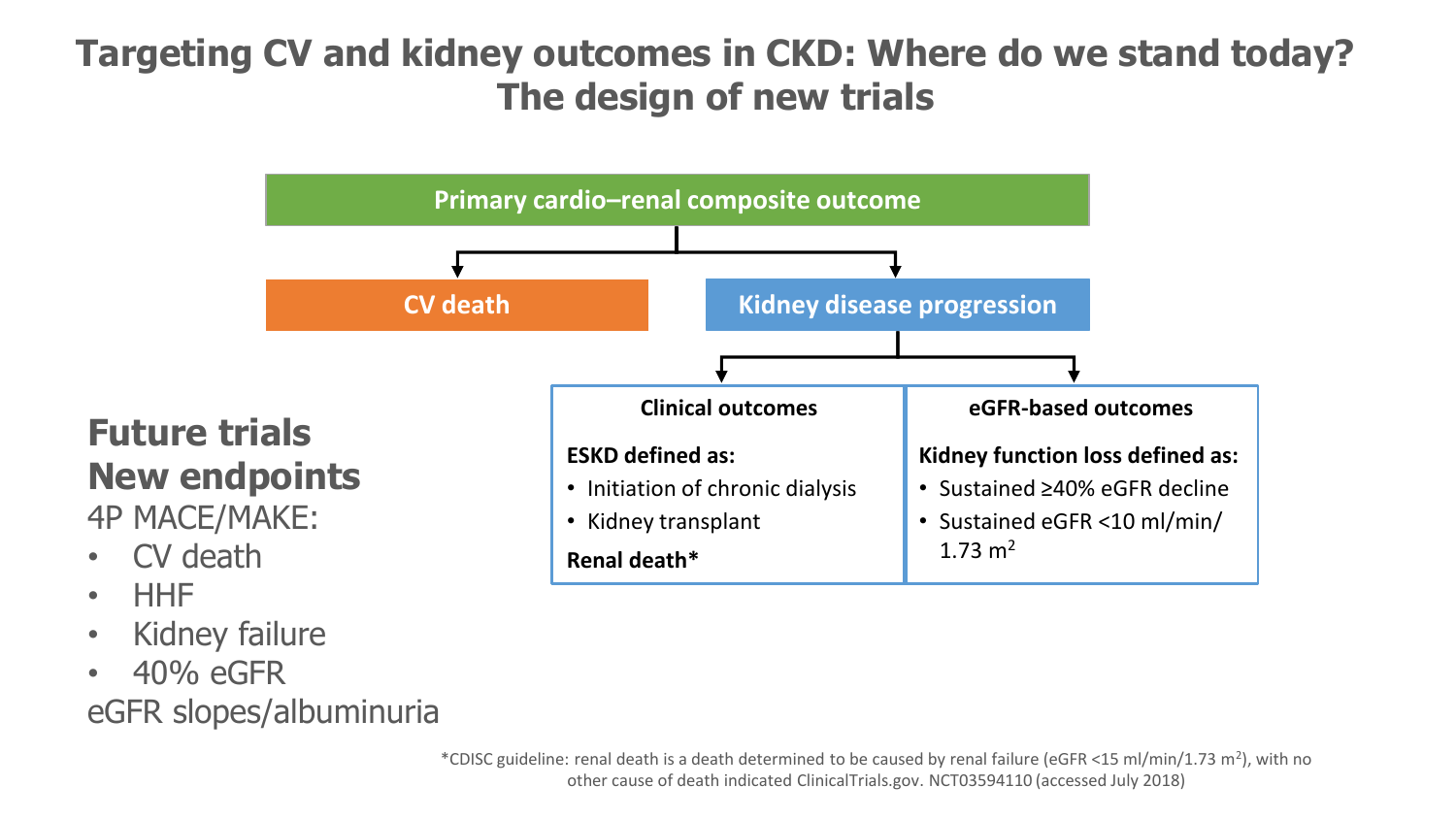### EMPA-KIDNEY is a multinational, randomised, double-blind, placebo-controlled phase III study



\*Single RAS inhibition in clinical appropriate dose and management of CV risk factors and other existing comorbidities, including hypertension and diabetes

CV, cardiovascular; RAS, renin–angiotensin system

PACE-CME symposium. *ERA-EDTA* 2018

Empagliflozin ist bisher zugelassen zur Therapie des unzureichend kontrollierten Typ-2-Diabetes - siehe aktuelle Fachinformation

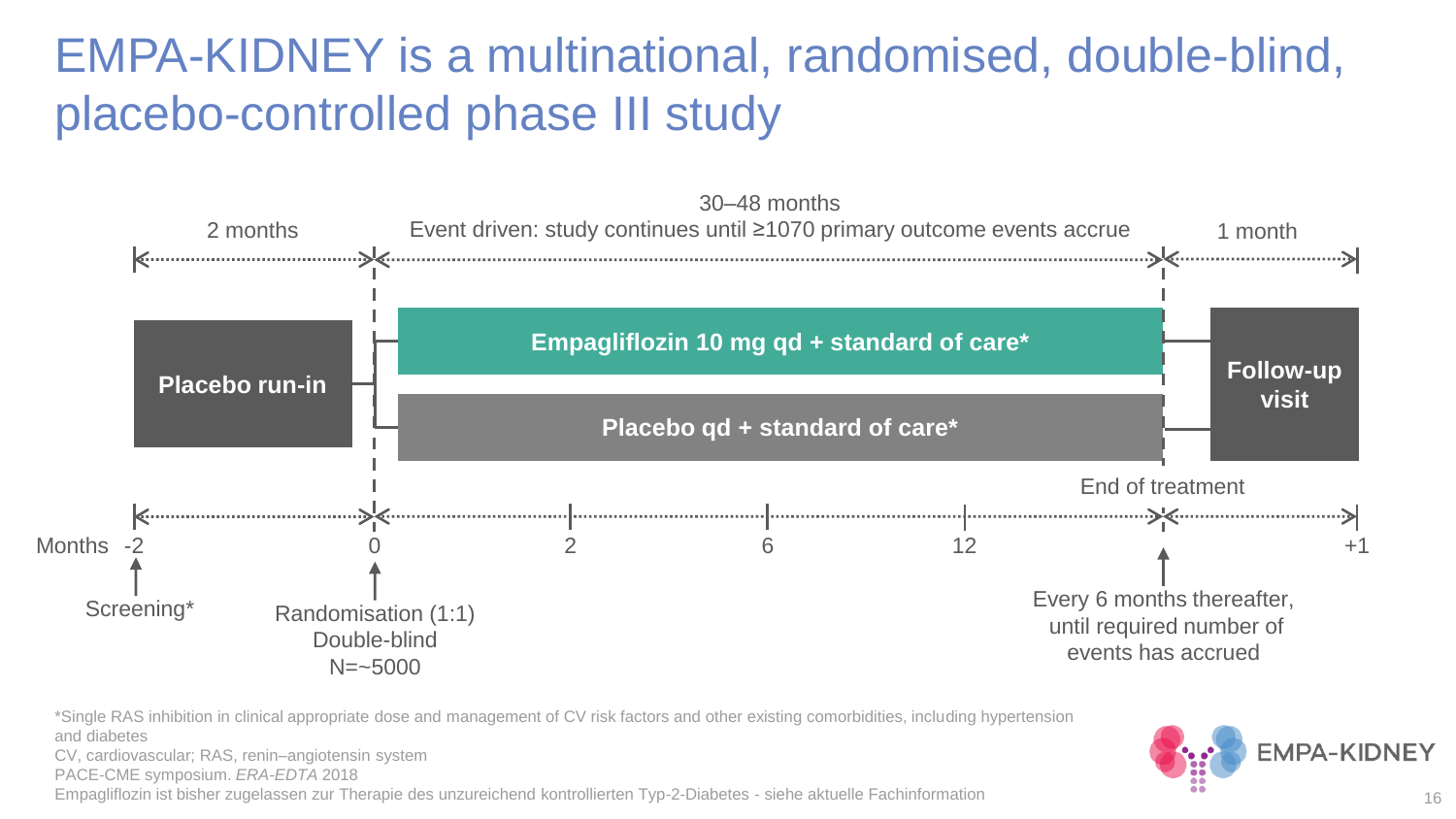### EMPA-KIDNEY enrols a broad CKD population

**Low CKD risk Conducted Moderately increased CKD risk Conducted High CKD risk Conducted Very high CKD risk** 

|                                                                                 | Albuminuria stage, description and range (mg/g) |           |                |                  |                  | <b>CREDENCE population<sup>1</sup></b>                                                   |
|---------------------------------------------------------------------------------|-------------------------------------------------|-----------|----------------|------------------|------------------|------------------------------------------------------------------------------------------|
|                                                                                 |                                                 |           | A <sub>1</sub> | A <sub>2</sub>   | A3               | eGFR ≥30 to <90 ml/min/1.73 m <sup>2</sup><br>and UACR $>300$ mg/g                       |
|                                                                                 |                                                 |           | No albuminuria | Microalbuminuria | Macroalbuminuria |                                                                                          |
|                                                                                 |                                                 |           | $<$ 30         | $30 - 300$       | >300             | DAPA-CKD population <sup>2</sup>                                                         |
| and<br>$\frac{1}{23}$ m <sup>2</sup> )<br>category<br>ml/min/1.<br>GFR<br>nge ( | Stage 1                                         | $\geq 90$ |                |                  |                  | eGFR > 25 to < 75 ml/min/1.73 m <sup>2</sup>                                             |
|                                                                                 | <b>Stage 2</b>                                  | $60 - 89$ |                |                  |                  | and UACR $>200$ mg/g                                                                     |
|                                                                                 | Stage 3a                                        | $45 - 59$ |                |                  |                  |                                                                                          |
|                                                                                 | <b>Stage 3b</b>                                 | $30 - 44$ |                |                  |                  | <b>EMPA-KIDNEY population3</b>                                                           |
|                                                                                 | Stage 4                                         | $15 - 29$ |                |                  |                  | eGFR ≥20 to <45 ml/min/1.73 m <sup>2</sup><br>eGFR ≥45 to <90 ml/min/1.73 m <sup>2</sup> |
| Γ,                                                                              | <b>ESKD 5</b>                                   | $<$ 15    |                |                  |                  | and UACR $\geq$ 200 mg/g                                                                 |

eGFR, estimated glomerular filtration rate; ESKD, end-stage kidney disease; UACR, urine albumin-to-creatinine ratio Adapted from Kidney Disease: Improving Global Outcomes (KDIGO) CKD Work Group. *Kidney Int Suppl* 2013;3:1. 1. Jardine MJ *et al. Am J Nephrol* 2017;46:462; 2. ClinicalTrials.gov. NCT03036150 (accessed July 2018); 3. ClinicalTrials.gov. NCT03594110 (accessed July 2018) Empagliflozin ist bisher zugelassen zur Therapie des unzureichend kontrollierten Typ-2-Diabetes - siehe aktuelle Fachinformation **17**